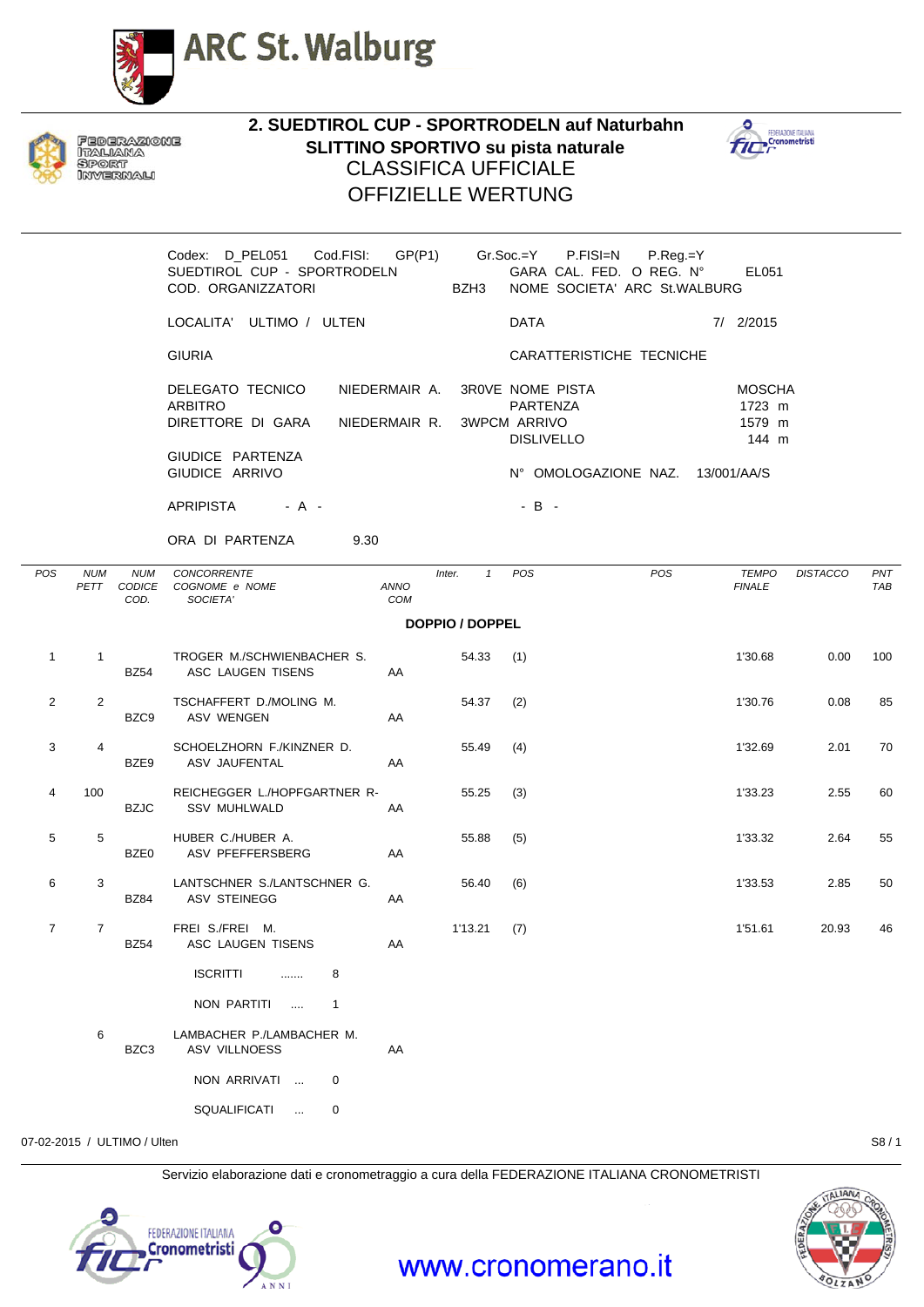| <b>POS</b>     | <b>NUM</b><br>PETT | <b>NUM</b><br>CODICE<br>COD. | <b>CONCORRENTE</b><br>COGNOME e NOME<br>SOCIETA' |                      | ANNO<br>COM | $\mathbf{1}$<br>Inter.                          | POS | POS | <b>TEMPO</b><br><b>FINALE</b> | <b>DISTACCO</b> | PNT<br>TAB |
|----------------|--------------------|------------------------------|--------------------------------------------------|----------------------|-------------|-------------------------------------------------|-----|-----|-------------------------------|-----------------|------------|
|                |                    |                              |                                                  |                      |             | ALLIEVI FEMMINILE / ZOEGLINGE WE IBLICH         |     |     |                               |                 |            |
| $\mathbf{1}$   | 16                 | <b>BZ07</b>                  | R0E8H LADSTAETTER Greta<br>ASC OLANG             |                      | 2001<br>AA  | 56.28                                           | (2) |     | 1'34.67                       | 0.00            | 100        |
| $\overline{2}$ | 10                 | BZC9                         | NOFDF RUBATSCHER Manuela<br>ASV WENGEN           |                      | 2001<br>AA  | 55.67                                           | (1) |     | 1'35.07                       | 0.40            | 85         |
| 3              | 11                 | LAL4T<br><b>BZ54</b>         | PUTZER Katherina<br>ASC LAUGEN TISENS            |                      | 2002<br>AA  | 56.95                                           | (3) |     | 1'35.78                       | 1.11            | 70         |
| 4              | 13                 | M0181<br>BZC3                | LAMPRECHT Sophia<br>ASV VILLNOESS                |                      | 2001<br>AA  | 57.28                                           | (4) |     | 1'36.18                       | 1.51            | 60         |
| 5              | 18                 | N02AM<br>BZC3                | RUNGGATSCHER Hannah<br>ASV VILLNOESS             |                      | 2001<br>AA  | 58.19                                           | (5) |     | 1'36.52                       | 1.85            | 55         |
| 6              | 14                 | LA298<br>BZF0                | <b>SENN Karin</b><br>ASV LATZFONS VERDINGS       |                      | 2002<br>AA  | 59.64                                           | (6) |     | 1'40.14                       | 5.47            | 50         |
| $\overline{7}$ | 9                  | M017Y<br>BZC3                | RUNGGATSCHER Kathrin<br>ASV VILLNOESS            |                      | 2002<br>AA  | 1'01.09                                         | (7) |     | 1'40.69                       | 6.02            | 46         |
| 8              | 15                 | <b>ROLJR</b><br><b>BZ54</b>  | PIRCHER Sandra<br>ASC LAUGEN TISENS              |                      | 2002<br>AA  | 1'05.07                                         | (8) |     | 1'45.35                       | 10.68           | 42         |
| 9              | 8                  | <b>BZ54</b>                  | N0ADN SCHWIENBACHER Nina<br>ASC LAUGEN TISENS    |                      | 2001<br>AA  | 1'12.18                                         | (9) |     | 2'09.49                       | 34.82           | 39         |
|                |                    |                              | <b>ISCRITTI</b><br>.<br>NON PARTITI<br>$\cdots$  | 11<br>$\overline{2}$ |             |                                                 |     |     |                               |                 |            |
|                | 12                 | <b>BZ54</b>                  | N0ADJ MAIR Katja<br>ASC LAUGEN TISENS            |                      | 2001<br>AA  |                                                 |     |     |                               |                 |            |
|                | 17                 | BZE0                         | HACYW BLASBICHLER Maria<br>ASV PFEFFERSBERG      |                      | 2001<br>AA  |                                                 |     |     |                               |                 |            |
|                |                    |                              | NON ARRIVATI                                     | 0                    |             |                                                 |     |     |                               |                 |            |
|                |                    |                              | SQUALIFICATI<br>$\ldots$                         | 0                    |             |                                                 |     |     |                               |                 |            |
|                |                    |                              |                                                  |                      |             | <b>ASPIRANTI FEMMINILE / ANWAERTER WEIBLICH</b> |     |     |                               |                 |            |
| 1              | 19                 | BZC3                         | D042N BERGMANN Lisa<br>ASV VILLNOESS             |                      | 1999<br>AA  | 56.03                                           | (1) |     | 1'33.53                       | 0.00            | 100        |
|                |                    |                              | <b>ISCRITTI</b><br>.                             | 2                    |             |                                                 |     |     |                               |                 |            |
|                |                    |                              | NON PARTITI<br>$\sim$                            | $\mathbf{1}$         |             |                                                 |     |     |                               |                 |            |
|                | 20                 | <b>BZ21</b>                  | FAKVN NAGLER Luisa<br>US LONGIARU'               |                      | 2000<br>AA  |                                                 |     |     |                               |                 |            |
|                |                    |                              | NON ARRIVATI                                     | 0                    |             |                                                 |     |     |                               |                 |            |
|                |                    |                              | SQUALIFICATI<br>$\sim 100$                       | 0                    |             |                                                 |     |     |                               |                 |            |
|                |                    |                              |                                                  |                      |             | <b>JUNIORES FEMMINILE / JUNIOREN WE IBLICH</b>  |     |     |                               |                 |            |
| $\mathbf{1}$   | 22                 | BZE0                         | DAHEZ HILPOLD Theresa<br>ASV PFEFFERSBERG        |                      | 1996<br>AA  | 53.07                                           | (1) |     | 1'29.11                       | 0.00            | 100        |
| 2              | 21                 | BZC3                         | A02AR FREI Andrea<br>ASV VILLNOESS               |                      | 1997<br>AA  | 55.47                                           | (2) |     | 1'42.88                       | 13.77           | 85         |
|                |                    |                              | <b>ISCRITTI</b><br>.                             | 3                    |             |                                                 |     |     |                               |                 |            |
|                |                    |                              | NON PARTITI<br>$\overline{\phantom{a}}$          | $\mathbf{1}$         |             |                                                 |     |     |                               |                 |            |
|                | 23                 | <b>BZ21</b>                  | FACRX NAGLER Elena<br>US LONGIARU'               |                      | 1996<br>AA  |                                                 |     |     |                               |                 |            |

 $\overline{\phantom{0}}$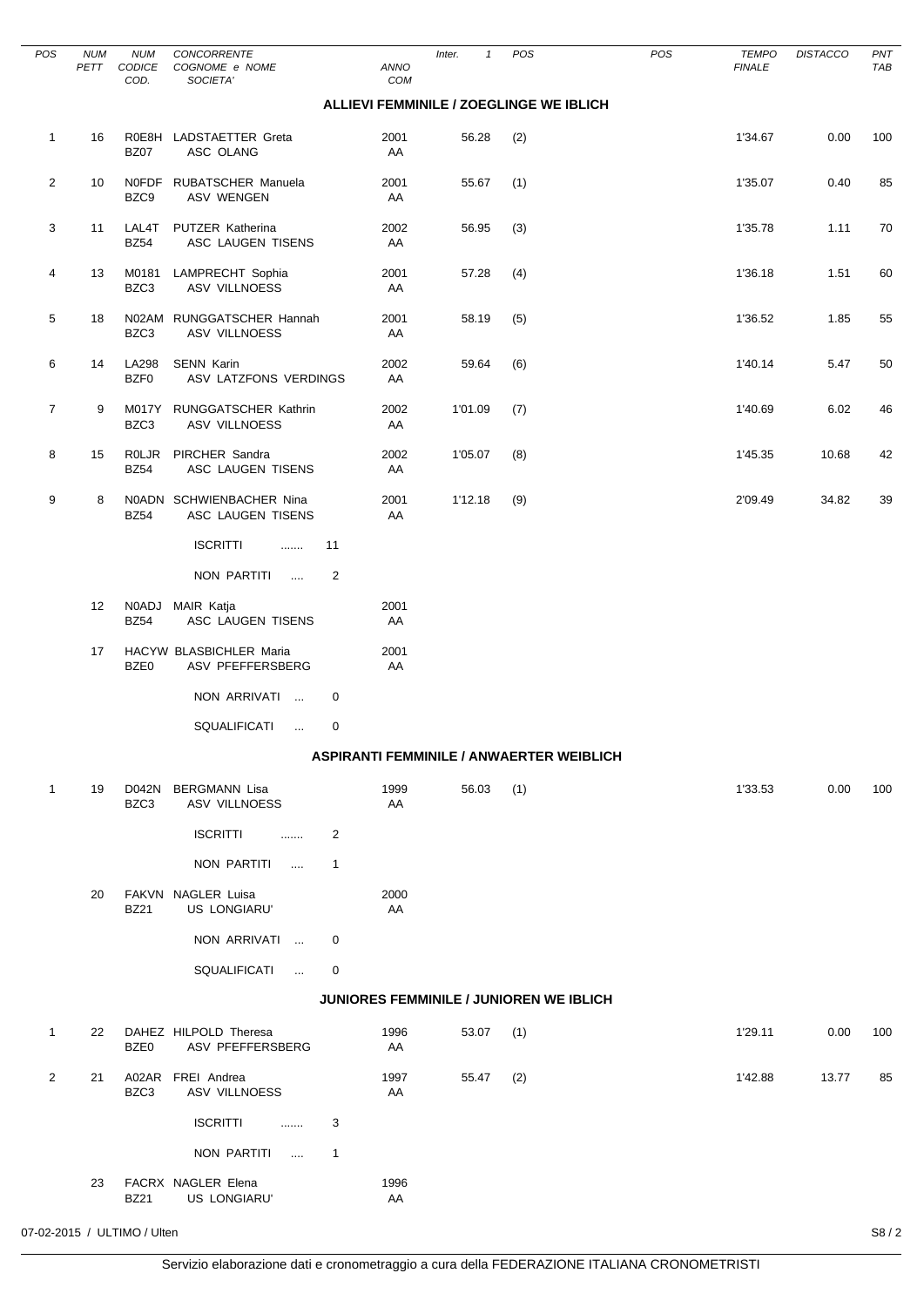| POS            | <b>NUM</b><br>PETT | <b>NUM</b><br>CODICE<br>COD. | CONCORRENTE<br>COGNOME e NOME<br>SOCIETA'         | ANNO<br>COM                               | Inter.<br>$\mathbf{1}$ | POS  | POS                                             | <b>TEMPO</b><br><b>FINALE</b> | <b>DISTACCO</b> | PNT<br>TAB |
|----------------|--------------------|------------------------------|---------------------------------------------------|-------------------------------------------|------------------------|------|-------------------------------------------------|-------------------------------|-----------------|------------|
|                |                    |                              | NON ARRIVATI<br>0                                 |                                           |                        |      |                                                 |                               |                 |            |
|                |                    |                              | SQUALIFICATI<br>0<br>$\ddotsc$                    |                                           |                        |      |                                                 |                               |                 |            |
|                |                    |                              |                                                   |                                           |                        |      | SENIORES FEMMINILE / ALGEMEINE K LASSE WEIBLICH |                               |                 |            |
| $\mathbf{1}$   | 24                 | 734LC<br><b>BZ35</b>         | PFEIFER Katharina<br>ASV DEUTSCHNOFEN             | 1989<br>AA                                | 53.51                  | (1)  |                                                 | 1'30.06                       | 0.00            | 100        |
| $\overline{2}$ | 25                 | 9031L<br><b>BZ84</b>         | ROBATSCHER Marion<br><b>ASV STEINEGG</b>          | 1984<br>AA                                | 54.43                  | (2)  |                                                 | 1'31.97                       | 1.91            | 85         |
| 3              | 26                 | 80933<br>BZC8                | <b>KASER Martina</b><br>ASV LUESEN                | 1994<br>AA                                | 56.23                  | (3)  |                                                 | 1'33.25                       | 3.19            | 70         |
|                |                    |                              | <b>ISCRITTI</b><br>3<br>.                         |                                           |                        |      |                                                 |                               |                 |            |
|                |                    |                              | <b>NON PARTITI</b><br>0<br>$\sim$                 |                                           |                        |      |                                                 |                               |                 |            |
|                |                    |                              | NON ARRIVATI<br>0                                 |                                           |                        |      |                                                 |                               |                 |            |
|                |                    |                              | <b>SQUALIFICATI</b><br>0<br>$\ddotsc$             |                                           |                        |      |                                                 |                               |                 |            |
|                |                    |                              |                                                   | ALLIEVI MASCHILE / ZOEGLINGE MAE NNLICH   |                        |      |                                                 |                               |                 |            |
| $\mathbf{1}$   | 37                 | N05K5<br>BZH3                | <b>MUELLER Tobias</b><br>ARC ST. WALBURG          | 2002<br>AA                                | 55.00                  | (2)  |                                                 | 1'32.96                       | 0.00            | 100        |
| $\overline{2}$ | 27                 | LA314<br><b>BZ39</b>         | <b>GRUBER Philipp</b><br><b>ASV VILLANDERS</b>    | 2002<br>AA                                | 56.26                  | (3)  |                                                 | 1'33.52                       | 0.56            | 85         |
| 3              | 35                 | HA0X8<br>BZC3                | <b>LAMBACHER Peter</b><br><b>ASV VILLNOESS</b>    | 2002<br>AA                                | 56.56                  | (4)  |                                                 | 1'34.46                       | 1.50            | 70         |
| 4              | 29                 | LAK7P<br><b>BZ39</b>         | <b>HOFER Valentin</b><br><b>ASV VILLANDERS</b>    | 2002<br>AA                                | 56.64                  | (5)  |                                                 | 1'34.48                       | 1.52            | 60         |
| 5              | 28                 | <b>BZ35</b>                  | LAMEW ZELGER Niclas<br>ASV DEUTSCHNOFEN           | 2002<br>AA                                | 57.73                  | (6)  |                                                 | 1'35.78                       | 2.82            | 55         |
| 6              | 36                 | LA1H6<br><b>BZ35</b>         | <b>ZELGER David</b><br>ASV DEUTSCHNOFEN           | 2001<br>AA                                | 58.49                  | (7)  |                                                 | 1'36.93                       | 3.97            | 50         |
| $\overline{7}$ | 31                 | BZF0                         | LACY4 GASSER Arian<br>ASV LATZFONS VERDINGS       | 2001<br>AA                                | 54.11                  | (1)  |                                                 | 1'38.56                       | 5.60            | 46         |
| 8              | 32                 | P0PT1<br><b>BZ54</b>         | <b>PIRCHER Martin</b><br>ASC LAUGEN TISENS        | 2002<br>AA                                | 59.96                  | (9)  |                                                 | 1'38.71                       | 5.75            | 42         |
| 9              | 34                 | BZ07                         | N0HHZ GATTA Damian<br>ASC OLANG                   | 2001<br>AA                                | 59.22                  | (8)  |                                                 | 1'39.79                       | 6.83            | 39         |
| 10             | 30                 | BZC3                         | M017X PROFANTER Thomas<br>ASV VILLNOESS           | 2002<br>AA                                | 1'00.42                | (10) |                                                 | 1'39.81                       | 6.85            | 36         |
| 11             | 33                 | LAD89<br>BZ07                | <b>KIRCHLER Moritz</b><br>ASC OLANG               | 2002<br>AA                                | 1'01.84                | (11) |                                                 | 1'43.44                       | 10.48           | 34         |
| 12             | 38                 | <b>BZ54</b>                  | ROLJN EGGER Roman Thomas<br>ASC LAUGEN TISENS     | 2001<br>AA                                | 1'03.13                | (12) |                                                 | 1'45.58                       | 12.62           | 32         |
|                |                    |                              | <b>ISCRITTI</b><br>12<br>$\ldots$                 |                                           |                        |      |                                                 |                               |                 |            |
|                |                    |                              | NON PARTITI<br>0<br>$\sim$ . $\sim$               |                                           |                        |      |                                                 |                               |                 |            |
|                |                    |                              | NON ARRIVATI<br>0                                 |                                           |                        |      |                                                 |                               |                 |            |
|                |                    |                              | SQUALIFICATI<br>$\sim 10^{-1}$<br>0               |                                           |                        |      |                                                 |                               |                 |            |
|                |                    |                              |                                                   | ASPIRANTI MASCHILE / ANWAERTER M AENNLICH |                        |      |                                                 |                               |                 |            |
| $\mathbf{1}$   | 49                 | BZF0                         | FA33Y TORGGLER Christian<br>ASV LATZFONS VERDINGS | 1998<br>AA                                | 53.41                  | (2)  |                                                 | 1'29.46                       | 0.00            | 100        |
|                |                    | 07-02-2015 / ULTIMO / Ulten  |                                                   |                                           |                        |      |                                                 |                               |                 | S8/3       |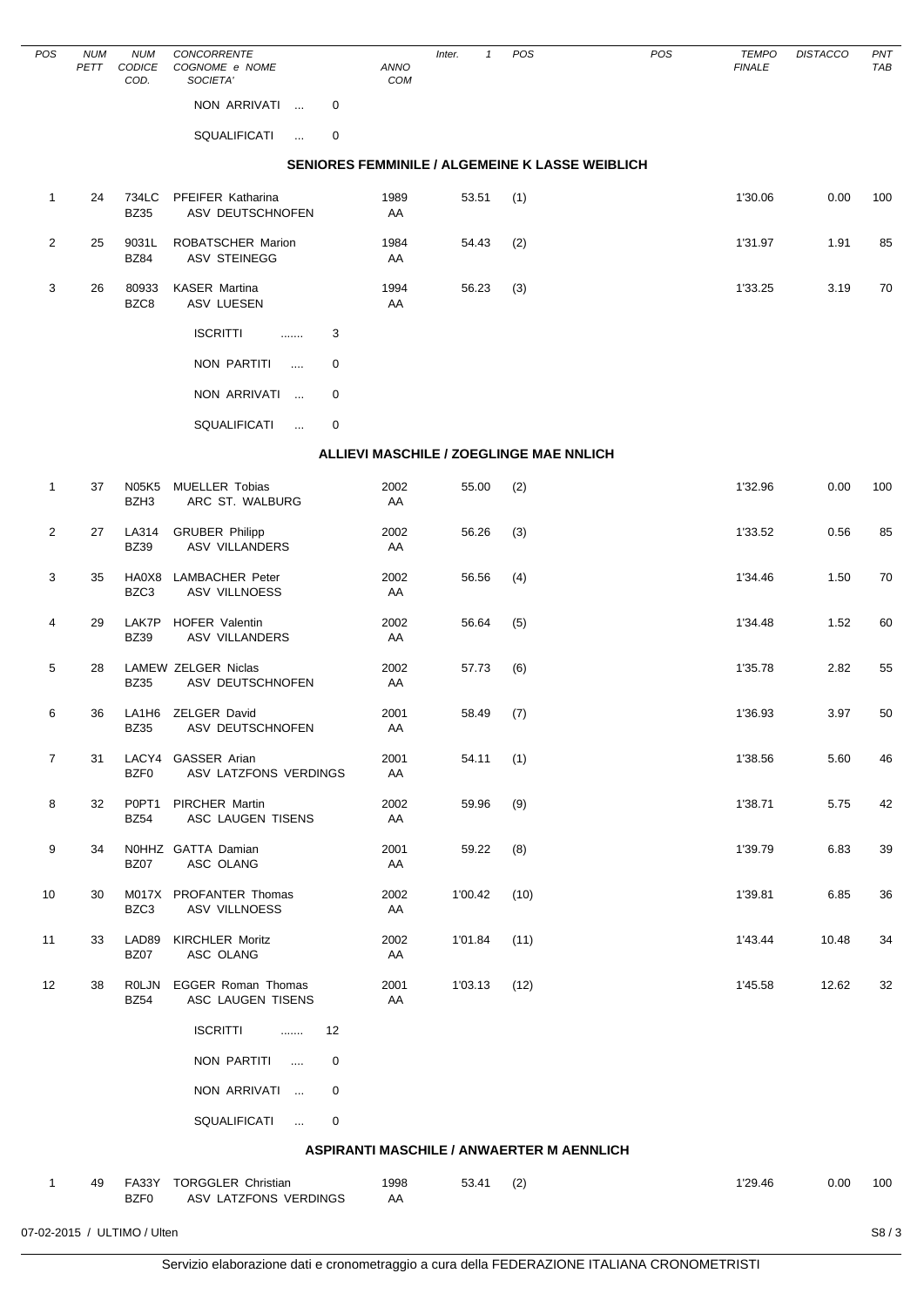| <b>POS</b>      | <b>NUM</b><br>PETT | <b>NUM</b><br>CODICE<br>COD.     | CONCORRENTE<br>COGNOME e NOME<br>SOCIETA'       | ANNO<br>COM | Inter.<br>$\mathbf{1}$                | POS  | POS | <b>TEMPO</b><br><b>FINALE</b> | <b>DISTACCO</b> | PNT<br>TAB |
|-----------------|--------------------|----------------------------------|-------------------------------------------------|-------------|---------------------------------------|------|-----|-------------------------------|-----------------|------------|
| $\overline{2}$  | 42                 | BZC9                             | NOFDH PLONER Alex<br><b>ASV WENGEN</b>          | 2000<br>AA  | 53.39                                 | (1)  |     | 1'29.98                       | 0.52            | 85         |
| 3               | 51                 | <b>BZ39</b>                      | DAHH0 GRUBER Christof<br>ASV VILLANDERS         | 1998<br>AA  | 53.50                                 | (4)  |     | 1'30.05                       | 0.59            | 70         |
| 4               | 54                 | BZC9                             | N0FD8 MOLING Manuel<br>ASV WENGEN               | 2000<br>AA  | 53.42                                 | (3)  |     | 1'30.17                       | 0.71            | 60         |
| 5               | 55                 | <b>BZ39</b>                      | DAHH2 GRUBER Klaus<br><b>ASV VILLANDERS</b>     | 1999<br>AA  | 53.56                                 | (6)  |     | 1'30.19                       | 0.73            | 55         |
| 6               | 40                 | BZC3                             | M0170 PUNER Christian<br>ASV VILLNOESS          | 2000<br>AA  | 53.61                                 | (7)  |     | 1'30.21                       | 0.75            | 50         |
| $\overline{7}$  | 46                 | BZF <sub>0</sub>                 | HA292 TORGGLER Martin<br>ASV LATZFONS VERDINGS  | 2000<br>AA  | 54.94                                 | (13) |     | 1'31.98                       | 2.52            | 46         |
| 8               | 50                 | <b>BZ71</b>                      | N02KD GRAEBER Maximillian<br>ASV ST LORENZEN    | 2000<br>AA  | 54.83                                 | (12) |     | 1'32.21                       | 2.75            | 42         |
| 9               | 44                 | <b>BZ54</b>                      | FAEMJ MAIR Tobias<br>ASC LAUGEN TISENS          | 1998<br>AA  | 54.48                                 | (10) |     | 1'32.27                       | 2.81            | 39         |
| 10              | 53                 | LAL4V<br><b>BZ54</b>             | <b>SCHWIENBACHER Simon</b><br>ASC LAUGEN TISENS | 1999<br>AA  | 55.06                                 | (14) |     | 1'32.67                       | 3.21            | 36         |
| 11              | 39                 | LAL4P<br><b>BZ54</b>             | <b>FREI</b> Mathias<br>ASC LAUGEN TISENS        | 1998<br>AA  | 54.12                                 | (9)  |     | 1'33.30                       | 3.84            | 34         |
| 12 <sup>2</sup> | 48                 | LA20M<br>BZF0                    | <b>SENN Stefan</b><br>ASV LATZFONS VERDINGS     | 2000<br>AA  | 54.82                                 | (11) |     | 1'33.53                       | 4.07            | 32         |
| 13              | 52                 | <b>BZ07</b>                      | N0KA5 MONTHALER Tobias<br>ASC OLANG             | 2000<br>AA  | 56.21                                 | (15) |     | 1'35.71                       | 6.25            | 30         |
| 14              | 45                 | LA20L<br>BZF0                    | PICHLER Simon<br>ASV LATZFONS VERDINGS          | 2000<br>AA  | 53.50                                 | (4)  |     | 1'38.30                       | 8.84            | 28         |
| 15              | 43                 | BZC <sub>3</sub>                 | M03AW PROFANTER Peter<br><b>ASV VILLNOESS</b>   | 2000<br>AA  | 58.64                                 | (16) |     | 1'38.42                       | 8.96            | 26         |
| 16              | 41                 | LAL59<br><b>BZ54</b>             | SCHWARZ Julian<br>ASC LAUGEN TISENS             | 1999<br>AA  | 54.00                                 | (8)  |     | 1'40.72                       | 11.26           | 25         |
| 17              | 47                 | P0PT <sub>0</sub><br><b>BZ54</b> | <b>WEIS Dominik</b><br>ASC LAUGEN TISENS        | 1998<br>AA  | 1'14.47                               | (17) |     | 1'58.27                       | 28.81           | 24         |
|                 |                    |                                  | <b>ISCRITTI</b><br>17<br>$\ldots$               |             |                                       |      |     |                               |                 |            |
|                 |                    |                                  | NON PARTITI<br>0<br>$\ddotsc$                   |             |                                       |      |     |                               |                 |            |
|                 |                    |                                  | NON ARRIVATI<br>0                               |             |                                       |      |     |                               |                 |            |
|                 |                    |                                  | SQUALIFICATI<br>0<br>$\sim$                     |             |                                       |      |     |                               |                 |            |
|                 |                    |                                  |                                                 |             | <b>MASTER B1 MASCHILE / MAENNLICH</b> |      |     |                               |                 |            |
| $\mathbf{1}$    | 58                 | 030N0<br>BZF0                    | <b>TORGGLER Anton</b><br>ASV LATZFONS VERDINGS  | 1958<br>AA  | 53.69                                 | (2)  |     | 1'29.48                       | 0.00            | 100        |
| $\overline{2}$  | 59                 | BZH3                             | 4HCFA BERGER Robert<br>ARC ST. WALBURG          | 1956<br>AA  | 53.35                                 | (1)  |     | 1'30.12                       | 0.64            | 85         |
| 3               | 61                 | BZC9                             | CAJCA ALTON Anton<br>ASV WENGEN                 | 1953<br>AA  | 54.60                                 | (4)  |     | 1'31.98                       | 2.50            | 70         |
| 4               | 60                 | 0E26P<br>BZF0                    | MITTERRUTZNER Michael<br>ASV LATZFONS VERDINGS  | 1956<br>AA  | 55.82                                 | (5)  |     | 1'33.09                       | 3.61            | 60         |
| 5               | 57                 | <b>BZJC</b>                      | 3WPY5 REICHEGGER Alfred<br><b>SSV MUHLWALD</b>  | 1959<br>AA  | 57.33                                 | (6)  |     | 1'35.53                       | 6.05            | 55         |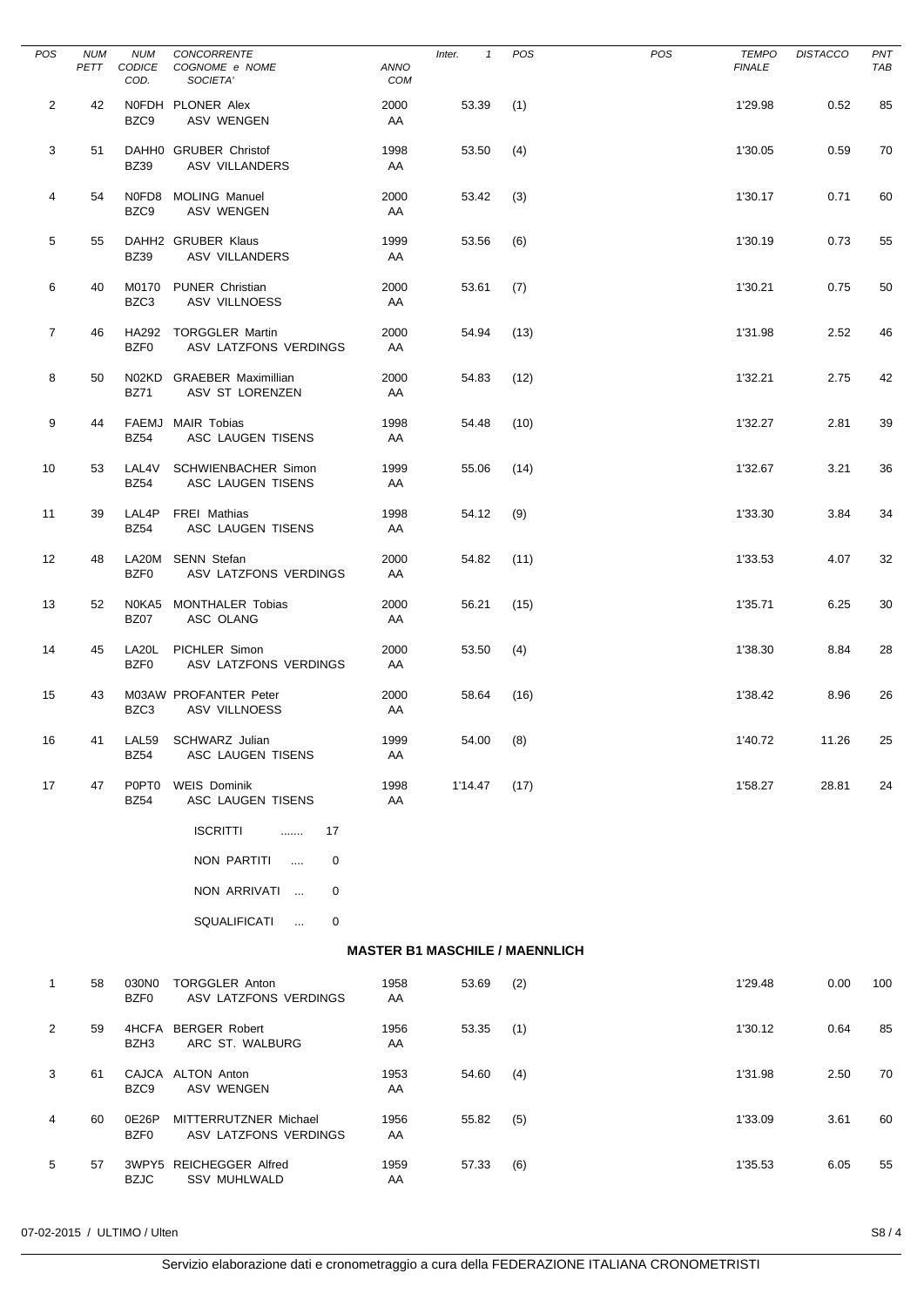| POS            | <b>NUM</b><br>PETT | <b>NUM</b><br>CODICE<br>COD. | CONCORRENTE<br>COGNOME e NOME<br>SOCIETA'          |              | ANNO<br>COM | Inter.<br>$\mathbf{1}$               | POS | <b>POS</b> | <b>TEMPO</b><br><b>FINALE</b> | <b>DISTACCO</b> | PNT<br>TAB |
|----------------|--------------------|------------------------------|----------------------------------------------------|--------------|-------------|--------------------------------------|-----|------------|-------------------------------|-----------------|------------|
| 6              | 56                 | EAJPY<br><b>BZJC</b>         | <b>UNTERHOFER Silvester</b><br><b>SSV MUHLWALD</b> |              | 1959<br>AA  | 54.34                                | (3) |            | 1'39.73                       | 10.25           | 50         |
| $\overline{7}$ | 63                 | <b>BZ35</b>                  | 4CYN3 PFEIFER Ulrich<br>ASV DEUTSCHNOFEN           |              | 1945<br>AA  | 1'01.53                              | (7) |            | 1'55.85                       | 26.37           | 46         |
|                |                    |                              | <b>ISCRITTI</b><br>.                               | 8            |             |                                      |     |            |                               |                 |            |
|                |                    |                              | NON PARTITI<br>$\cdots$                            | $\mathbf{1}$ |             |                                      |     |            |                               |                 |            |
|                | 62                 | <b>BZ31</b>                  | 4CYCR SCHIEFER Josef<br>RV PASSEIER                |              | 1944<br>AA  |                                      |     |            |                               |                 |            |
|                |                    |                              | NON ARRIVATI<br>$\sim$                             | 0            |             |                                      |     |            |                               |                 |            |
|                |                    |                              | SQUALIFICATI<br>$\sim 10^{-1}$                     | 0            |             |                                      |     |            |                               |                 |            |
|                |                    |                              |                                                    |              |             | <b>MASTER B MASCHILE / MAENNLICH</b> |     |            |                               |                 |            |
| $\mathbf{1}$   | 65                 | 0120T<br><b>BZ71</b>         | <b>GRAEBER Manfred</b><br>ASV ST LORENZEN          |              | 1964<br>AA  | 52.55                                | (1) |            | 1'29.43                       | 0.00            | 100        |
| $\overline{2}$ | 64                 | 9034V<br>BZC9                | MIRIBUNG Carlo<br><b>ASV WENGEN</b>                |              | 1965<br>AA  | 52.62                                | (2) |            | 1'29.54                       | 0.11            | 85         |
| 3              | 69                 | <b>OFHFC</b><br><b>BZ39</b>  | RABENSTEINER Franz<br>ASV VILLANDERS               |              | 1965<br>AA  | 53.67                                | (3) |            | 1'30.53                       | 1.10            | 70         |
| 4              | 67                 | 5448A<br><b>BZ19</b>         | <b>MALLEIER Reinhard</b><br>ASV VOLLAN-RAIKA       |              | 1961<br>AA  | 53.97                                | (4) |            | 1'30.91                       | 1.48            | 60         |
| 5              | 66                 | 929N8<br><b>BZ35</b>         | ZELGER Anton<br>ASV DEUTSCHNOFEN                   |              | 1965<br>AA  | 54.21                                | (5) |            | 1'31.25                       | 1.82            | 55         |
| 6              | 68                 | 4D853<br>BZH3                | STAFFLER Hubert<br>ARC ST. WALBURG                 |              | 1963<br>AA  | 57.12                                | (6) |            | 1'37.89                       | 8.46            | 50         |
|                |                    |                              | <b>ISCRITTI</b><br>                                | 6            |             |                                      |     |            |                               |                 |            |
|                |                    |                              | NON PARTITI<br>$\sim$                              | 0            |             |                                      |     |            |                               |                 |            |
|                |                    |                              | NON ARRIVATI<br>$\ddotsc$                          | 0            |             |                                      |     |            |                               |                 |            |
|                |                    |                              | SQUALIFICATI<br>$\sim 100$                         | $\mathbf 0$  |             |                                      |     |            |                               |                 |            |
|                |                    |                              |                                                    |              |             | <b>MASTER A MASCHILE / MAENNLICH</b> |     |            |                               |                 |            |
| $\mathbf{1}$   | 74                 | <b>BZ54</b>                  | 1LDJV PIRCHER Meinhard<br>ASC LAUGEN TISENS        |              | 1979<br>AA  | 52.05                                | (1) |            | 1'27.55                       | 0.00            | 100        |
| $\overline{2}$ | 75                 | BZE0                         | 04PYH STOCKNER Helmuth<br>ASV PFEFFERSBERG         |              | 1970<br>AA  | 52.11                                | (2) |            | 1'27.72                       | 0.17            | 85         |
| 3              | 71                 | <b>BZ84</b>                  | 1LXY5 LANTSCHNER Gerhard<br><b>ASV STEINEGG</b>    |              | 1972<br>AA  | 52.40                                | (3) |            | 1'27.97                       | 0.42            | 70         |
| 4              | 70                 | BZE0                         | 1F9HE REIFER Rupert<br>ASV PFEFFERSBERG            |              | 1970<br>AA  | 52.55                                | (5) |            | 1'28.49                       | 0.94            | 60         |
| 5              | 76                 | BZC9                         | HADYV KNOLLSEISEN Kurt<br><b>ASV WENGEN</b>        |              | 1977<br>AA  | 53.51                                | (7) |            | 1'29.47                       | 1.92            | 55         |
| 6              | 77                 | <b>BZ84</b>                  | 1M4NL LANTSCHNER Siegfried<br>ASV STEINEGG         |              | 1970<br>AA  | 52.79                                | (6) |            | 1'30.61                       | 3.06            | 50         |
| $\overline{7}$ | 72                 | BZC6                         | 0TKV9 HOFER Florian<br><b>ASV FELDTHURNS</b>       |              | 1978<br>AA  | 54.00                                | (8) |            | 1'30.73                       | 3.18            | 46         |
| 8              | 73                 | BZE9                         | LAMEX KINZNER Ulrich<br>ASV JAUFENTAL              |              | 1970<br>AA  | 52.48                                | (4) |            | 1'36.42                       | 8.87            | 42         |
|                |                    |                              | <b>ISCRITTI</b><br>.                               | 8            |             |                                      |     |            |                               |                 |            |

07-02-2015 / ULTIMO / Ulten S8 / 5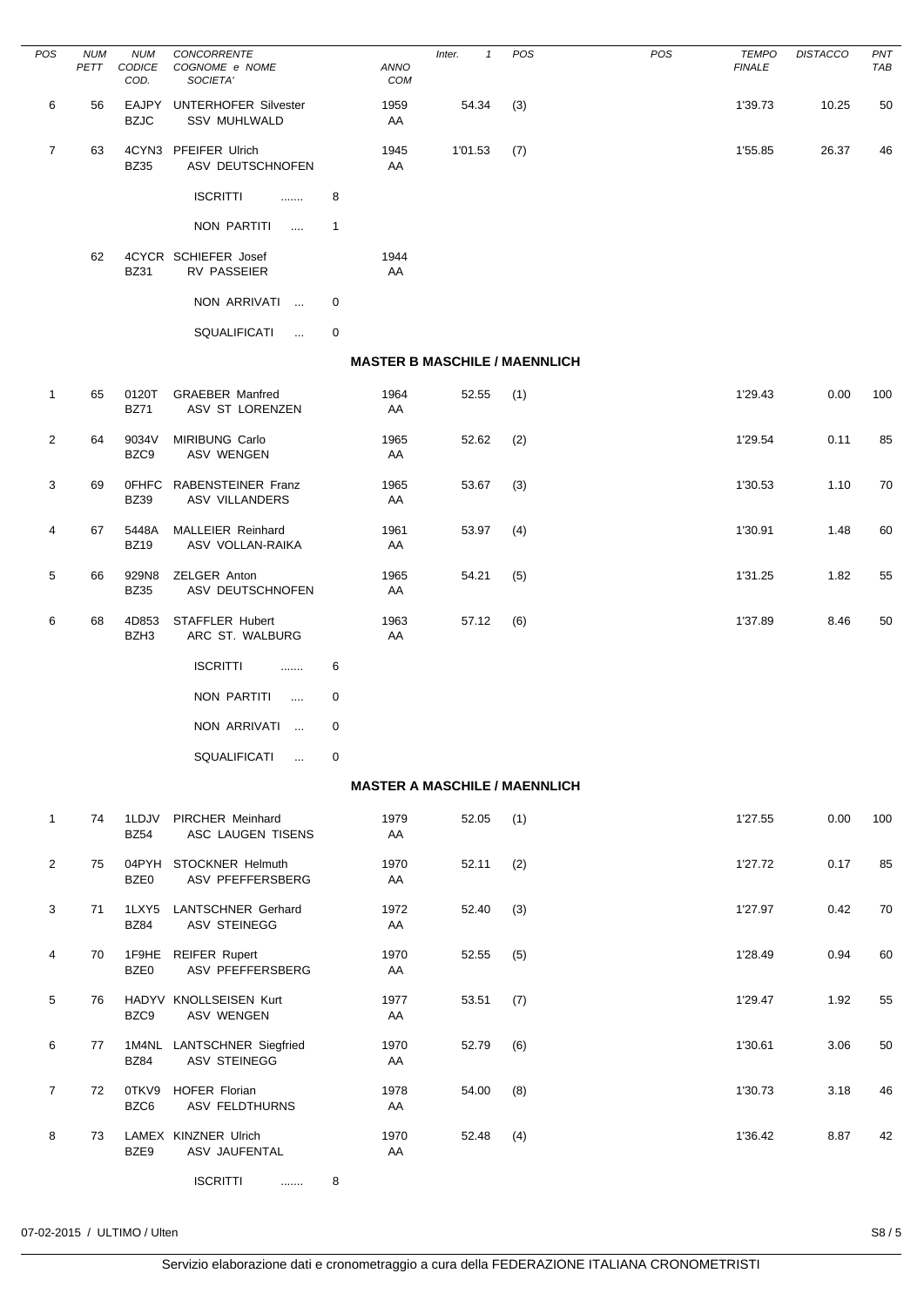| POS            | <b>NUM</b><br>PETT | <b>NUM</b><br>CODICE<br>COD. | <b>CONCORRENTE</b><br>COGNOME e NOME<br>SOCIETA'    | ANNO<br>COM                             | $\mathbf{1}$<br>Inter. | POS | POS                                             | TEMPO<br><b>FINALE</b> | <b>DISTACCO</b> | PNT<br>TAB |
|----------------|--------------------|------------------------------|-----------------------------------------------------|-----------------------------------------|------------------------|-----|-------------------------------------------------|------------------------|-----------------|------------|
|                |                    |                              | NON PARTITI<br>$\cdots$                             | 0                                       |                        |     |                                                 |                        |                 |            |
|                |                    |                              | NON ARRIVATI                                        | 0                                       |                        |     |                                                 |                        |                 |            |
|                |                    |                              | SQUALIFICATI<br>$\ldots$                            | 0                                       |                        |     |                                                 |                        |                 |            |
|                |                    |                              |                                                     | JUNIORES MASCHILE / JUNIORES MAE NNLICH |                        |     |                                                 |                        |                 |            |
| $\mathbf{1}$   | 85                 | A02FH<br>BZC8                | <b>KASER Roman</b><br>ASV LUESEN                    | 1997<br>AA                              | 51.84                  | (1) |                                                 | 1'27.49                | 0.00            | 100        |
| $\overline{2}$ | 86                 | <b>BZ54</b>                  | CAJXH FREI Sebastian<br>ASC LAUGEN TISENS           | 1997<br>AA                              | 52.40                  | (2) |                                                 | 1'28.55                | 1.06            | 85         |
| 3              | 81                 | FAEJ4<br><b>BZ07</b>         | PREINDL Maximilian<br>ASC OLANG                     | 1995<br>AA                              | 52.83                  | (3) |                                                 | 1'28.87                | 1.38            | 70         |
| 4              | 79                 | <b>BZ39</b>                  | A00WR RABENSTEINER Florian<br><b>ASV VILLANDERS</b> | 1997<br>AA                              | 52.99                  | (5) |                                                 | 1'29.17                | 1.68            | 60         |
| 5              | 83                 | 9030P<br>BZC3                | LAMBACHER Matthias<br><b>ASV VILLNOESS</b>          | 1996<br>AA                              | 53.03                  | (6) |                                                 | 1'29.27                | 1.78            | 55         |
| 6              | 87                 | <b>BZ07</b>                  | HADZ8 PREINDL Peter<br>ASC OLANG                    | 1997<br>AA                              | 52.89                  | (4) |                                                 | 1'29.61                | 2.12            | 50         |
| 7              | 82                 | <b>BZ21</b>                  | FAE9E SORA' Meicol<br>US LONGIARU'                  | 1997<br>AA                              | 54.89                  | (8) |                                                 | 1'31.99                | 4.50            | 46         |
| 8              | 84                 | BZE0                         | DAHEY HILPOLD Lorenz<br>ASV PFEFFERSBERG            | 1997<br>AA                              | 55.08                  | (9) |                                                 | 1'32.63                | 5.14            | 42         |
| 9              | 78                 | BZE0                         | DAHEW MESSNER Gabriel<br>ASV PFEFFERSBERG           | 1997<br>AA                              | 53.79                  | (7) |                                                 | 1'40.63                | 13.14           | 39         |
|                |                    |                              | <b>ISCRITTI</b><br>.                                | 10                                      |                        |     |                                                 |                        |                 |            |
|                |                    |                              | NON PARTITI<br>$\sim$                               | $\overline{1}$                          |                        |     |                                                 |                        |                 |            |
|                | 80                 | N0HJ0<br><b>BZ07</b>         | GATTA David<br>ASC OLANG                            | 1997<br>AA                              |                        |     |                                                 |                        |                 |            |
|                |                    |                              | NON ARRIVATI<br><b>Service</b>                      | 0                                       |                        |     |                                                 |                        |                 |            |
|                |                    |                              | SQUALIFICATI                                        | 0                                       |                        |     |                                                 |                        |                 |            |
|                |                    |                              |                                                     |                                         |                        |     | SENIORES MASCHILE / ALGEMEINE KL ASSE MAENNLICH |                        |                 |            |
| $\mathbf{1}$   | 93                 | 8093R<br>BZC9                | <b>TSCHAFFERT Diego</b><br><b>ASV WENGEN</b>        | 1980<br>AA                              | 51.34                  | (1) |                                                 | 1'27.26                | 0.00            | 100        |
| 2              | 97                 | <b>BZ54</b>                  | 804M6 TROGER Mathias<br>ASC LAUGEN TISENS           | 1994<br>AA                              | 51.91                  | (3) |                                                 | 1'27.49                | 0.23            | 85         |
| 3              | 94                 | <b>BZ21</b>                  | 4HYRC CLARA Matteo<br><b>US LONGIARU'</b>           | 1988<br>AA                              | 51.55                  | (2) |                                                 | 1'27.54                | 0.28            | 70         |
| 4              | 99                 | BZE9                         | HA6PF SCHOELZHORN Florian<br>ASV JAUFENTAL          | 1984<br>AA                              | 52.18                  | (4) |                                                 | 1'27.78                | 0.52            | 60         |
| 5              | 91                 | <b>BZJC</b>                  | EAJPE HOPFGARTNER Robert<br><b>SSV MUHLWALD</b>     | 1984<br>AA                              | 52.43                  | (5) |                                                 | 1'28.62                | 1.36            | 55         |
| 6              | 92                 | BZE0                         | 73CCM HUBER Christian<br>ASV PFEFFERSBERG           | 1991<br>AA                              | 52.84                  | (6) |                                                 | 1'28.99                | 1.73            | 50         |
| 7              | 96                 | 540EP<br>BZE0                | <b>LARCHER Hannes</b><br>ASV PFEFFERSBERG           | 1991<br>AA                              | 53.23                  | (8) |                                                 | 1'29.51                | 2.25            | 46         |
| 8              | 89                 | BZC9                         | LAPPV RUBATSCHER Florian<br><b>ASV WENGEN</b>       | 1989<br>AA                              | 52.92                  | (7) |                                                 | 1'29.64                | 2.38            | 42         |
| 9              | 98                 | BZE9                         | 903DN KINZNER Dominik<br>ASV JAUFENTAL              | 1994<br>AA                              | 53.51                  | (9) |                                                 | 1'29.73                | 2.47            | 39         |
|                |                    | 07-02-2015 / ULTIMO / Ulten  |                                                     |                                         |                        |     |                                                 |                        |                 | S8/6       |